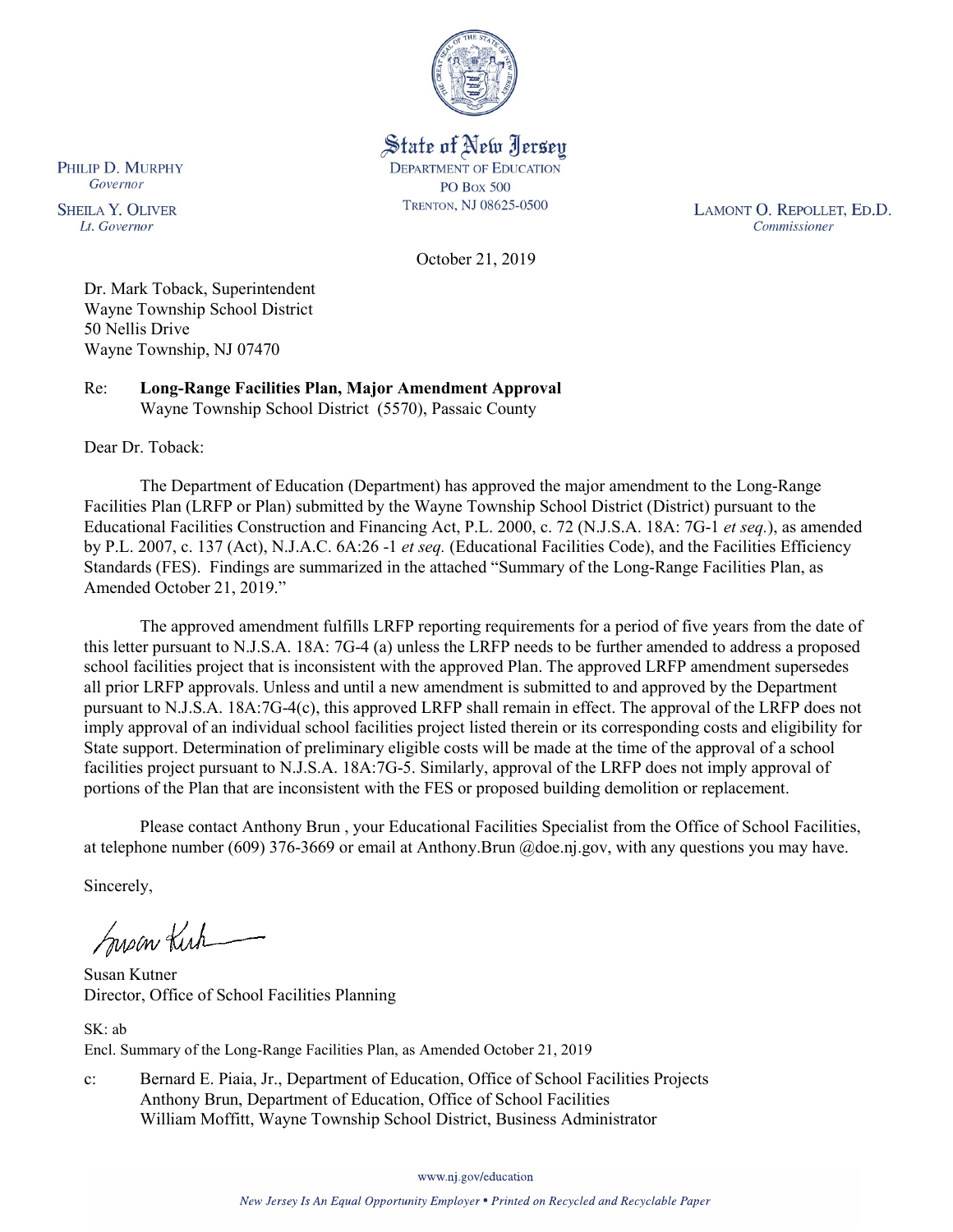# **Wayne Township School District (5570) Summary of the Long-Range Facilities Plan, as Amended October 21, 2019**

The Department of Education (Department) has completed its review of the major amendment to the Long-Range Facilities Plan (LRFP or Plan) submitted by the Wayne Township School District (District) pursuant to the Educational Facilities Construction and Financing Act, P.L. 2000, c. 72 (N.J.S.A. 18A: 7G-1 *et seq.*), as amended by P.L. 2007, c. 137 (Act), N.J.A.C. 6A:26-1 et seq. (Educational Facilities Code), and the Facilities Efficiency Standards (FES).

The following provides a summary of the District's approved amended LRFP. The summary is based on the standards set forth in the Act, the Educational Facilities Code, the FES, District-reported information in the Department's LRFP reporting system, and supporting documentation. The referenced reports in *italic* text are standard reports available on the Department's LRFP website.

#### **1. Inventory Overview**

The District is classified as a Regular Operating District (ROD) for funding purposes. It provides services for students in grades  $PK-12<sup>th</sup>$ .

The District identified existing and proposed schools, sites, buildings, rooms, and site amenities in its LRFP. Table 1 lists the number of existing and proposed district schools, sites, and buildings. Detailed information can be found in the *School Asset Inventory Report* and the *Site Asset Inventory Report.*

**As directed by the Department, school facilities projects that have received initial approval by the Department and have been approved by the voters, if applicable, are represented as "existing" in the LRFP.** Approved projects that include new construction and/or the reconfiguration/reassignment of existing program space are as follows: n/a.

|  |  | Table 1: Number of Schools, School Buildings, and Sites |  |
|--|--|---------------------------------------------------------|--|
|--|--|---------------------------------------------------------|--|

|                                              | <b>Existing</b> | <b>Proposed</b> |
|----------------------------------------------|-----------------|-----------------|
| Number of Schools (assigned DOE school code) |                 | L5              |
| Number of School Buildings <sup>1</sup>      |                 |                 |
| Number of Non-School Buildings <sup>2</sup>  |                 |                 |
| Number of Vacant Buildings                   |                 |                 |
| Number of Sites                              |                 |                 |

*1 Includes district-owned buildings and long-term leases serving students in district-operated programs 2 Includes occupied district-owned buildings not associated with a school, such as administrative or utility buildings*

Based on the existing facilities inventory submitted by the District:

- Schools using leased buildings (short or long-term):  $n/a$
- Schools using temporary classroom units (TCUs), excluding TCUs supporting construction: Pines Lake School
- Vacant/unassigned school buildings:  $n/a$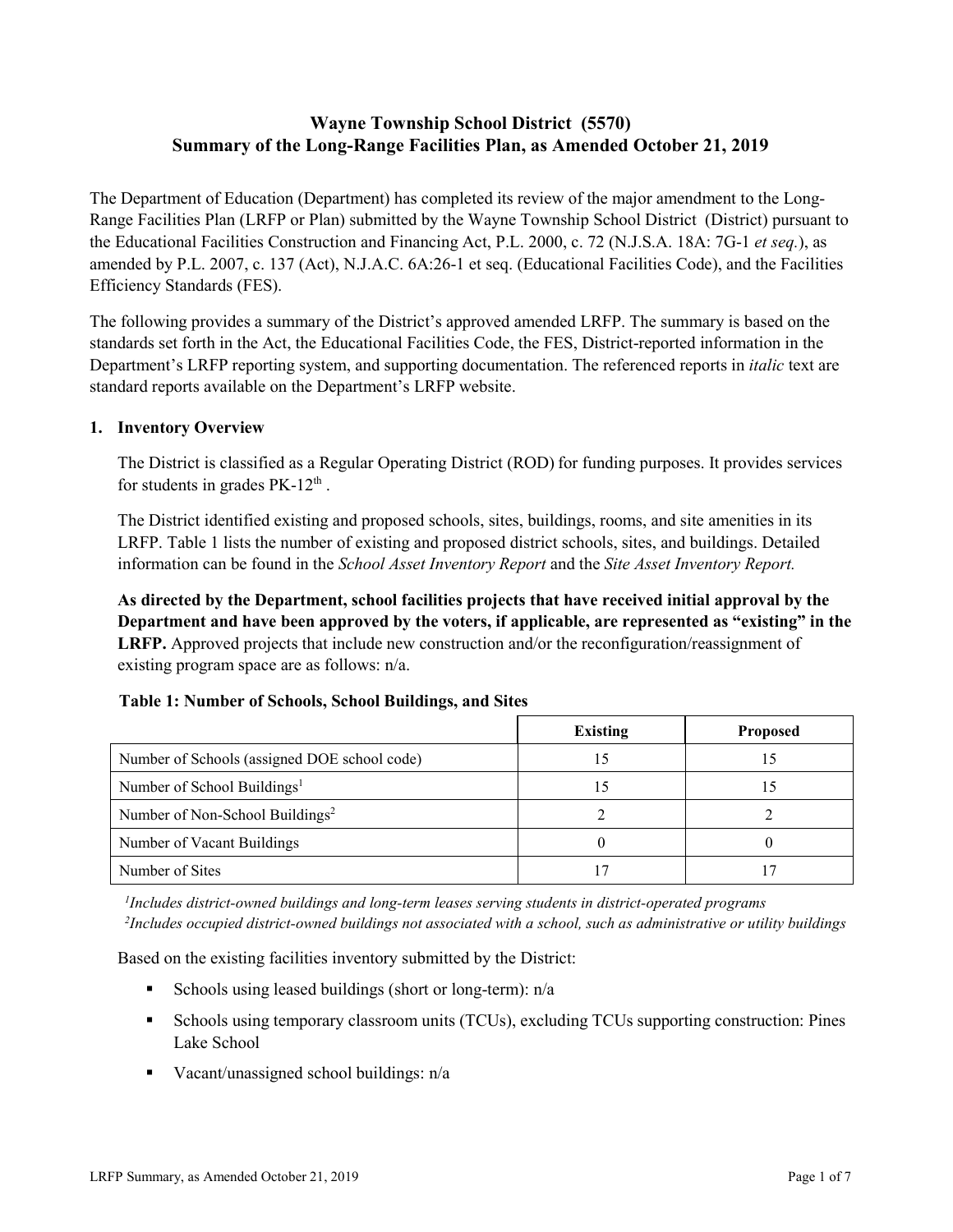**FINDINGS** The Department has determined that the proposed inventory is adequate for approval of the District's LRFP amendment. However, the LRFP determination does not imply approval of an individual school facilities project listed within the LRFP; the District must submit individual project applications for project approval.

# **2. District Enrollments**

The District determined the number of students, or "proposed enrollments," to be accommodated for LRFP planning purposes on a district-wide basis and in each school.

The Department minimally requires the submission of a standard cohort-survival projection using historic enrollment data from the Application for School State Aid (ASSA) or NJ Smart. The cohort-survival method projection method forecasts future students based upon the survival of the existing student population as it moves from grade to grade. A survival ratio of less than 1.00 indicates a loss of students, while a survival ratio of more than 1.00 indicates the class size is increasing. For example, if a survival ratio tracking first to second grade is computed to be 1.05, the grade size is increasing by 5% from one year to the next. The cohort-survival projection methodology works well for communities with stable demographic conditions. Atypical events impacting housing or enrollments, such as an economic downturn that halts new housing construction or the opening of a charter or private school, typically makes a cohort-survival projection less reliable.

#### **Proposed enrollments are based on a standard cohort-survival enrollment projection.**

Adequate supporting documentation was submitted to the Department to justify the proposed enrollments. Table 2 provides a comparison of existing and projected enrollments. All totals include special education students.

| <b>Grades</b>                | <b>Existing Enrollments</b><br>2018-19 School Year | <b>District Proposed Enrollments</b><br>2023-24 School Year |
|------------------------------|----------------------------------------------------|-------------------------------------------------------------|
| PK (excl. private providers) | 118                                                | 112                                                         |
| Grades K-5                   | 3,244                                              | 3,345                                                       |
| Grades 6-8                   | 1,902                                              | 1,860                                                       |
| Grades 9-12                  | 2.545                                              | 2,378                                                       |
| <b>Totals K-12</b>           | 7,691                                              | 7,683                                                       |

#### **Table 2: Enrollments**

**FINDINGS** The Department has determined the District's proposed enrollments to be acceptable for approval of the District's LRFP amendment. The Department will require a current enrollment projection at the time an application for a school facilities project is submitted incorporating the District's most recent enrollments in order to verify that the LRFP's planned capacity is appropriate for the updated enrollments.

# **3. District Practices Capacity**

Based on information provided in the room inventories, *District Practices Capacity* was calculated for each school building to determine whether adequate capacity is proposed for the projected enrollments based on district scheduling and class size practices. The capacity totals assume instructional buildings can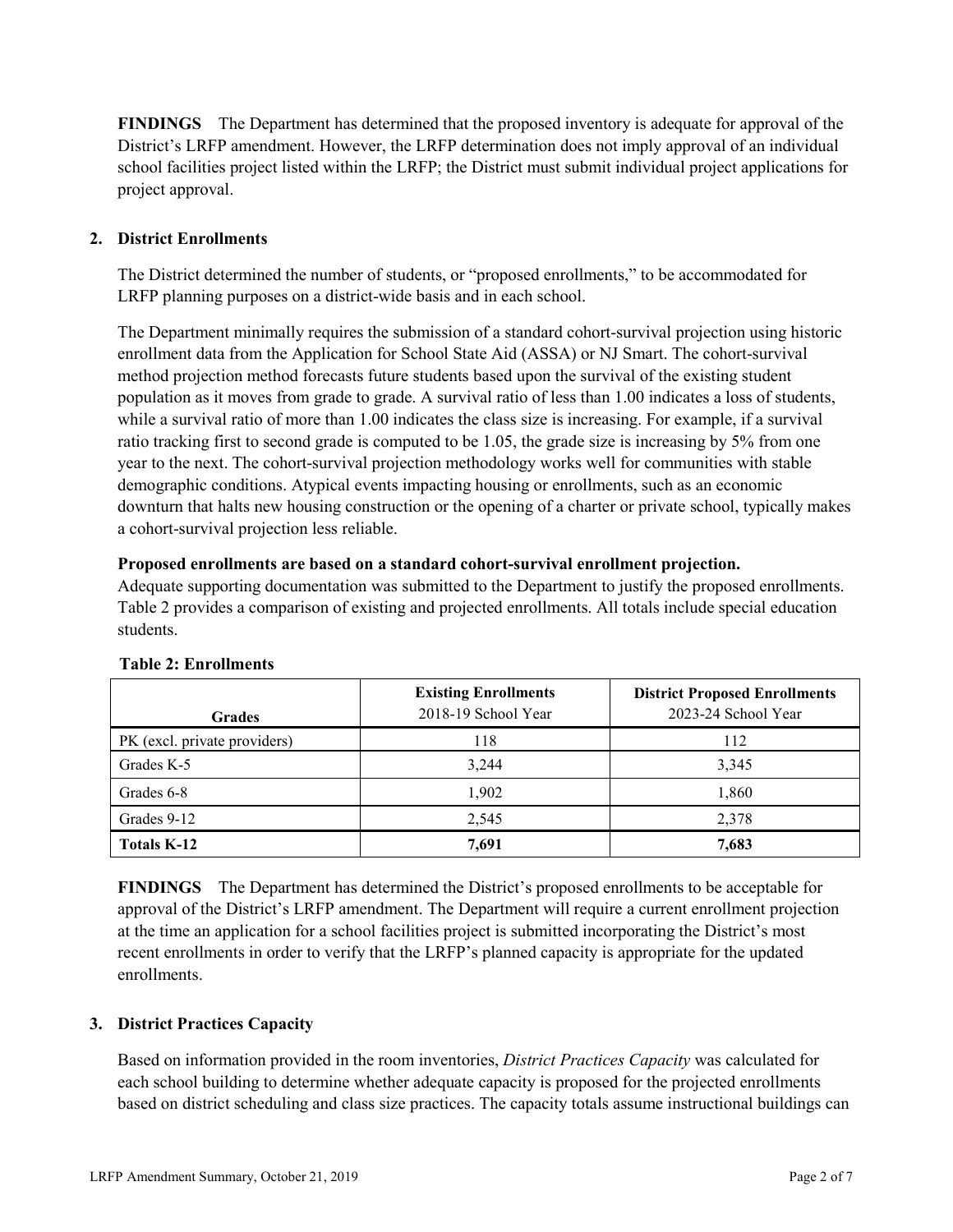be fully utilized regardless of school sending areas, transportation, and other operational issues. The calculations only consider district-owned buildings and long-term leases; short term leases and temporary buildings are excluded. A capacity utilization factor of 90% for classrooms serving grades K-8 and 85% for classrooms serving grades 9-12 is applied in accordance with the FES. No capacity utilization factor is applied to preschool classrooms.

In certain cases, districts may achieve adequate District Practices Capacity to accommodate enrollments but provide inadequate square feet per student in accordance with the FES, resulting in educational adequacy issues and "Unhoused Students." Unhoused students are considered in the "Functional Capacity" calculations used to determine potential State support for school facilities projects and are analyzed in Section 4.

Table 3 provides a summary of proposed enrollments and existing and proposed District-wide capacities. Detailed information can be found in the LRFP website reports titled *FES and District Practices Capacity Report, Existing Rooms Inventory Report, and Proposed Rooms Inventory Report.*

| <b>Grades</b>          | <b>Proposed</b><br><b>Enrollments</b> | <b>Existing</b><br><b>District</b><br><b>Practices</b><br>Capacity | <b>Existing</b><br>Deviation* | <b>Proposed</b><br><b>District</b><br><b>Practices</b><br>Capacity | <b>Proposed</b><br>Deviation* |
|------------------------|---------------------------------------|--------------------------------------------------------------------|-------------------------------|--------------------------------------------------------------------|-------------------------------|
| Elementary (PK-5)      | 3,457                                 | 3,384.00                                                           | $-73.00$                      | 3,384.00                                                           | $-73.00$                      |
| Middle $(6-8)$         | 1,860                                 | 1,940.10                                                           | 80.10                         | 1,940.10                                                           | 80.10                         |
| High $(9-12)$          | 2,378                                 | 2,465.00                                                           | 87.00                         | 2,465.00                                                           | 87.00                         |
| <b>District Totals</b> | 7,695                                 | 7,789.10                                                           | 94.10                         | 7,789.10                                                           | 94.10                         |

**Table 3: District Practices Capacity Analysis**

*\* Positive numbers signify surplus capacity; negative numbers signify inadequate capacity. Negative values for District Practices capacity are acceptable for approval if proposed enrollments do not exceed 100% capacity utilization.*

Considerations:

- **Based on the proposed enrollments and existing room inventories, the District is projected to have** inadequate capacity for the following grade groups, assuming all school buildings can be fully utilized: n/a
- Adequate justification has been provided by the District if the proposed capacity for a school significantly deviates from the proposed enrollments. Generally, surplus capacity is acceptable for LRFP approval if additional capacity is not proposed through new construction.

**FINDINGS**The Department has determined that proposed District capacity, in accordance with the proposed enrollments, is adequate for approval of the District's LRFP amendment. The Department will require a current enrollment projection at the time an application for a school facilities project is submitted, incorporating the District's most recent Fall Enrollment Report, in order to verify that the LRFP's planned capacity meets the District's updated enrollments.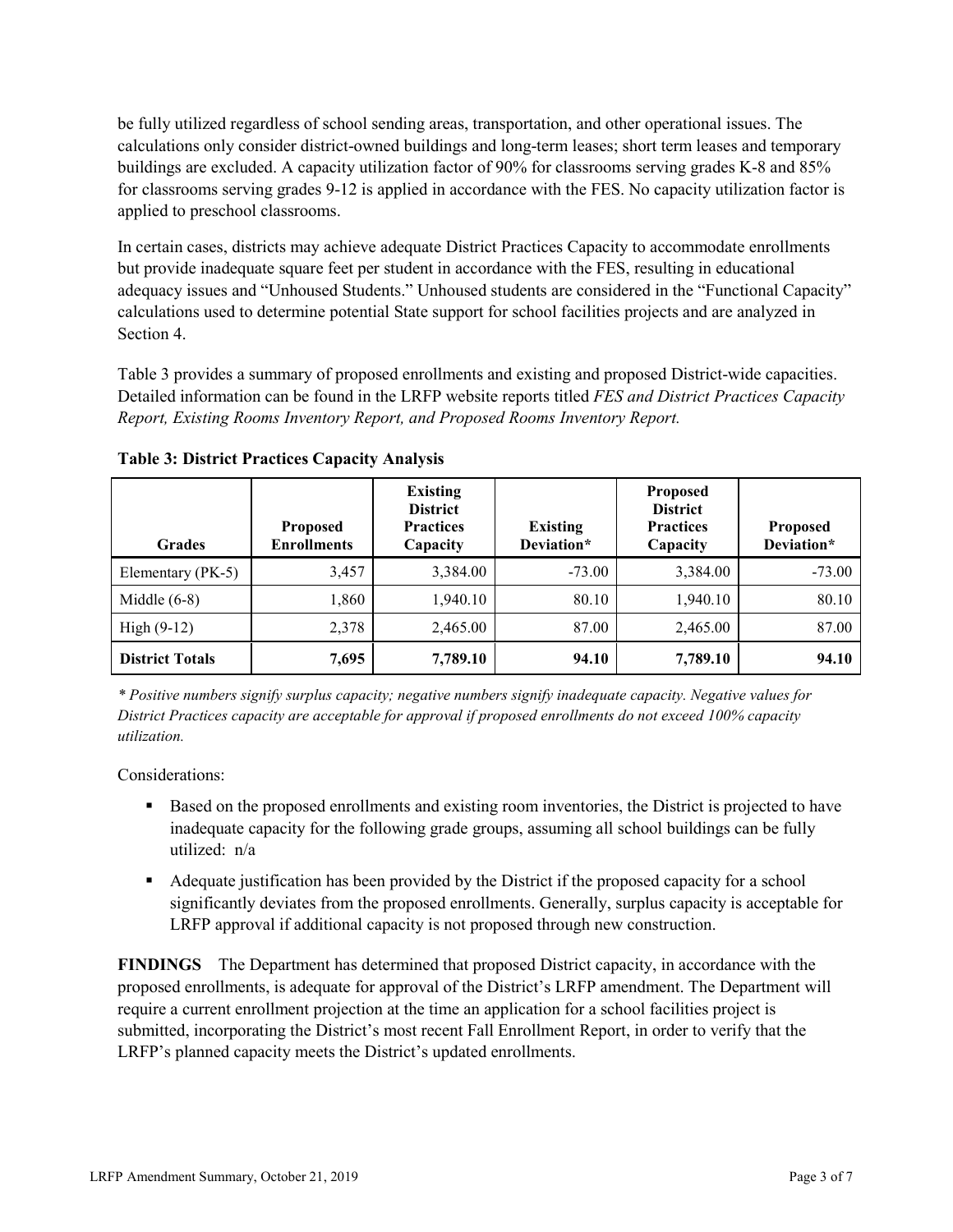### **4. New Construction Funding Eligibility**

*Functional Capacity* was calculated and compared to the proposed enrollments to provide a preliminary estimate of Unhoused Students and new construction funding eligibility.

*Functional Capacity* is the adjusted gross square footage of a school building *(total gross square feet minus excluded space)* divided by the minimum area allowance per full-time equivalent student for the grade level contained therein. *Unhoused Students* is the number of students projected to be enrolled in the District that exceeds the Functional Capacity of the District's schools pursuant to N.J.A.C. 6A:26-2.2(c). *Excluded Square Feet* includes (1) square footage exceeding the FES for any pre-kindergarten, kindergarten, general education, or self-contained special education classroom; (2) grossing factor square footage *(corridors, stairs, mechanical rooms, etc.)* that exceeds the FES allowance, and (3) square feet proposed to be demolished or discontinued from use. Excluded square feet may be revised during the review process for individual school facilities projects.

Table 4 provides a preliminary assessment of the Functional Capacity, Unhoused Students, and Estimated Maximum Approved Area for Unhoused Students for each FES grade group. The calculations exclude temporary facilities and short-term leased buildings. School buildings proposed for whole or partial demolition or reassignment to a non-school use are excluded from the calculations pending project application review. If a building is proposed to be reassigned to a different school, the square footage is applied to the proposed grades after reassignment. Buildings that are not assigned to a school are excluded from the calculations. In addition, only preschool students eligible for state funding (former ECPA students) are included. Detailed information concerning the calculations can be found in the *Functional Capacity and Unhoused Students Report* and the *Excluded Square Footage Report.*

|                                                | <b>PK/K-5</b> | $6 - 8$  | $9 - 12$ | <b>Total</b> |
|------------------------------------------------|---------------|----------|----------|--------------|
| PK Eligible Students/K-12 Proposed Enrollments | 3,457         | 1,860    | 2,378    |              |
| FES Area Allowance (SF/student)                | 125.00        | 134.00   | 151.00   |              |
| <b>Prior to Completion of Proposed Work:</b>   |               |          |          |              |
| <b>Existing Gross Square Feet</b>              | 375,142       | 300,045  | 466,402  | 1,141,589    |
| Adjusted Gross Square Feet                     | 367,152       | 297,661  | 436,465  | 1,101,278    |
| <b>Adjusted Functional Capacity</b>            | 2,937.22      | 2,221.35 | 2,890.50 |              |
| <b>Unhoused Students</b>                       | 407.78        | 0.00     | 0.00     |              |
| Est. Max. Area for Unhoused Students           | 50,972.80     | 0.00     | 0.00     |              |
| <b>After Completion of Proposed Work:</b>      |               |          |          |              |
| Gross Square Feet                              | 375,142       | 300,045  | 466,402  | 1,141,589    |
| New Gross Square Feet                          | $\theta$      | $\theta$ | $\theta$ | $\theta$     |
| Adjusted Gross Square Feet                     | 367,152       | 297,661  | 436,465  | 1,101,278    |
| Functional Capacity                            | 2,937.22      | 2,221.35 | 2,890.50 |              |
| Unhoused Students after Construction           | 407.78        | 0.00     | 0.00     |              |
| Est. Max. Area Remaining                       | 50,972.80     | 0.00     | 0.00     |              |

**Table 4: Estimated Maximum Approved Area for Unhoused Students**

Facilities used for non-instructional or non-educational purposes are ineligible for State support under the Act. However, projects for such facilities shall be reviewed by the Department to determine whether they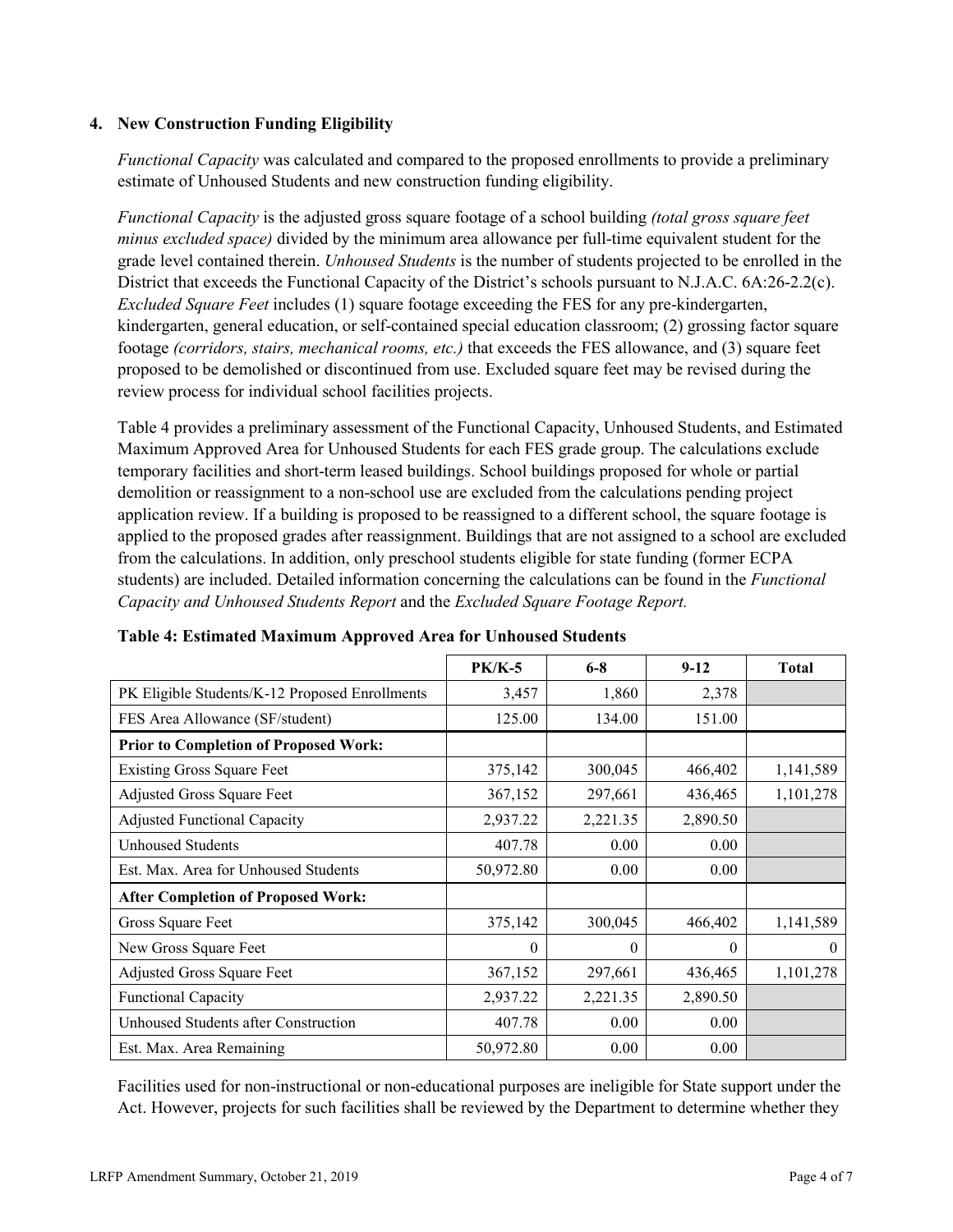are consistent with the District's LRFP and whether the facility, if it is to house students (full or part time) conforms to educational adequacy requirements. These projects shall conform to all applicable statutes and regulations.

Estimated costs represented in the LRFP by the District are for capital planning purposes only. The estimates are not intended to represent preliminary eligible costs or final eligible costs of approved school facilities projects.

Considerations:

- The District does not have approved projects pending completion, as noted in Section 1, that impact the Functional Capacity calculations.
- The Functional Capacity calculations *exclude* square feet proposed for demolition or discontinuation for the following FES grade groups and school buildings pending a feasibility study and project review: n/a.
- Based on the preliminary assessment, the District has Unhoused Students prior to the completion of proposed work for the following FES grade groups: K-5.
- New construction is proposed for the following FES grade groups:  $n/a$ .
- **Proposed new construction exceeds the estimated maximum area allowance for Unhoused** Students prior to the completion of the proposed work for the following grade groups: n/a.
- The District, based on the preliminary LRFP assessment, will have Unhoused Students after completion of the proposed LRFP work. If the District is projected to have Unhoused Students, adequate justification has been provided to confirm educational adequacy in accordance with Section 6 of this determination.

**FINDINGS** Functional Capacity and Unhoused Students calculated in the LRFP are preliminary estimates. Preliminary Eligible Costs (PEC) and Final Eligible Costs (FEC) will be included in the review process for specific school facilities projects. A feasibility study undertaken by the District is required if building demolition or replacement is proposed per N.J.A.C. 6A:26-2.3(b)(10).

# **5. Proposed Work**

The District assessed program space, capacity, and physical plant deficiencies to determine corrective actions. Capital maintenance, or *"system actions,"* address physical plant deficiencies due to operational, building code, and /or life cycle issues. Inventory changes, or *"inventory actions,*" add, alter, or eliminate sites, site amenities, buildings, and/or rooms.

The Act (N.J.S.A. 18A:7G-7b) provides that all school facilities shall be deemed suitable for rehabilitation unless a pre-construction evaluation undertaken by the District demonstrates to the satisfaction of the Commissioner that the structure might pose a risk to the safety of the occupants even after rehabilitation or that rehabilitation is not cost-effective. Pursuant to N.J.A.C. 6A:26-2.3(b)(10), the Commissioner may identify school facilities for which new construction is proposed in lieu of rehabilitation for which it appears from the information presented that new construction is justified, provided, however, that for such school facilities so identified, the District must submit a feasibility study as part of the application for the specific school facilities project. The cost of each proposed building replacement is compared to the cost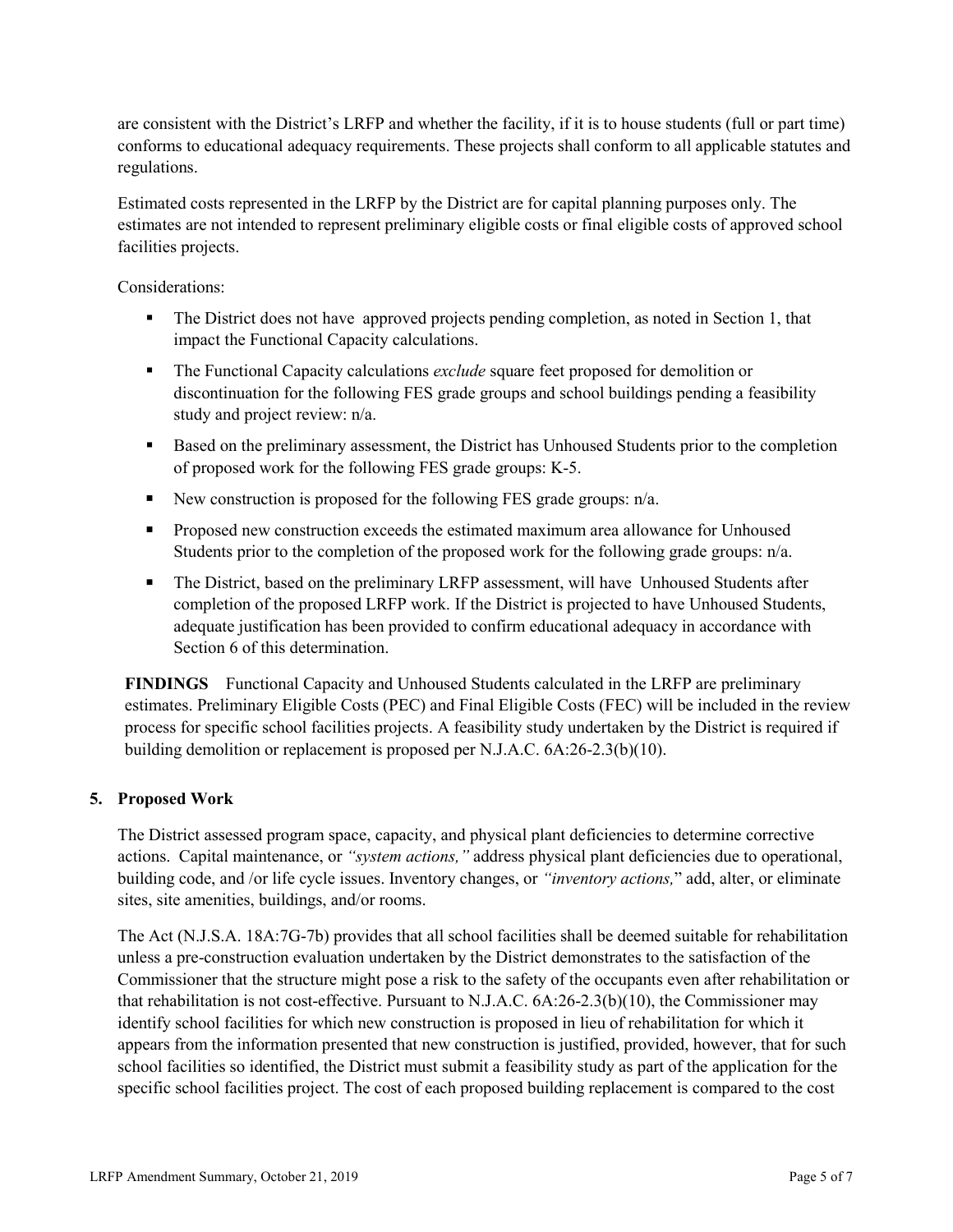of additions or rehabilitation required to eliminate health and safety deficiencies and to achieve the District's programmatic model.

Table 5 lists the scope of work proposed for each school based on the building(s) serving their student population. Detailed information can be found in the LRFP website reports titled *"School Asset Inventory," "LRFP Systems Actions Summary," and "LRFP Inventory Actions Summary."*

With the completion of the proposed work, the following schools are proposed to be eliminated: n/a; the following schools are proposed to be added: n/a .

| <b>Proposed Scope of Work</b>                                                                  | <b>Applicable Schools</b>                                                                                                                                                                                                                                                                                                                                                                                                                                                                                                      |  |  |
|------------------------------------------------------------------------------------------------|--------------------------------------------------------------------------------------------------------------------------------------------------------------------------------------------------------------------------------------------------------------------------------------------------------------------------------------------------------------------------------------------------------------------------------------------------------------------------------------------------------------------------------|--|--|
| Renovation only (no new construction)                                                          |                                                                                                                                                                                                                                                                                                                                                                                                                                                                                                                                |  |  |
| System actions only (no inventory actions)                                                     | Wayne Valley High School (050)<br>Wayne Hills High School (055)<br>Wayne Middle School (065)<br>Terhune Elementary School (078)<br>Washington Middle School (083)<br>Fallon Elementary School (085)<br>Kennedy Elementary School (087)<br>Lafayette Elementary School (090)<br>Packanack Elementary School(110)<br>Pines Lake Elementary School (120)<br>Randall Carter Elementary School (135)<br>Ryerson Elementary School (140)<br>Schuyler-Colfax Middle School (145)<br>Dey Elementary School (150<br>Preakness ECC (N02) |  |  |
| Existing inventory actions only (no systems actions)                                           | n/a                                                                                                                                                                                                                                                                                                                                                                                                                                                                                                                            |  |  |
| Systems and inventory changes                                                                  | n/a                                                                                                                                                                                                                                                                                                                                                                                                                                                                                                                            |  |  |
| <b>New construction</b>                                                                        |                                                                                                                                                                                                                                                                                                                                                                                                                                                                                                                                |  |  |
| Building addition only (no systems or existing inventory actions)                              | n/a                                                                                                                                                                                                                                                                                                                                                                                                                                                                                                                            |  |  |
| Renovation and building addition (system, existing inventory,<br>and new construction actions) | n/a                                                                                                                                                                                                                                                                                                                                                                                                                                                                                                                            |  |  |
| New building on existing site                                                                  | n/a                                                                                                                                                                                                                                                                                                                                                                                                                                                                                                                            |  |  |
| New building on new or expanded site                                                           | n/a                                                                                                                                                                                                                                                                                                                                                                                                                                                                                                                            |  |  |
| Site and building disposal (in addition to above scopes)                                       |                                                                                                                                                                                                                                                                                                                                                                                                                                                                                                                                |  |  |
| Partial building demolition                                                                    | n/a                                                                                                                                                                                                                                                                                                                                                                                                                                                                                                                            |  |  |
| Whole building demolition                                                                      | n/a                                                                                                                                                                                                                                                                                                                                                                                                                                                                                                                            |  |  |
| Site and building disposal or discontinuation of use                                           | n/a                                                                                                                                                                                                                                                                                                                                                                                                                                                                                                                            |  |  |

# **Table 5. School Building Scope of Work**

**FINDINGS** The Department has determined that the proposed work is adequate for approval of the District's LRFP amendment. However, Department approval of proposed work in the LRFP does not imply the District may proceed with a school facilities project. The District must submit individual project applications with cost estimates for Department project approval. Both school facilities project approval and other capital project review require consistency with the District's approved LRFP.